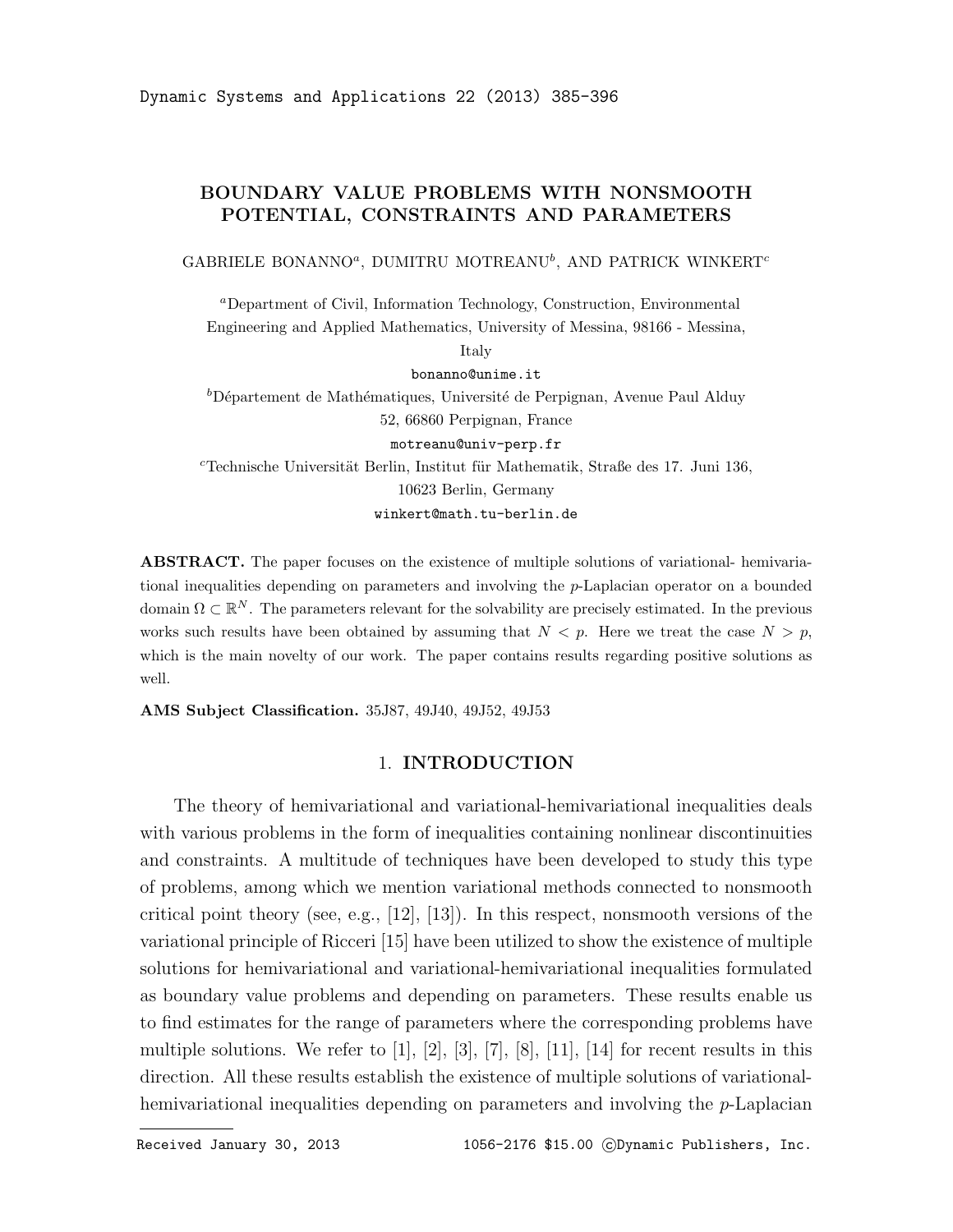operator on a bounded domain  $\Omega \subset \mathbb{R}^N$  under the key assumption  $N < p$ . The goal of the present paper is to obtain such a result when  $N > p$ .

We describe the problem that we study here. Let  $\Omega \subset \mathbb{R}^N$  be a bounded domain with  $N \geq 2$  and a C<sup>1</sup>-boundary  $\partial\Omega$  and let  $1 < p < N$ . We denote by  $W_0^{1,p}$  $\mathfrak{c}_0^{1,p}(\Omega)$  the usual Sobolev space consisting of the elements of  $W^{1,p}(\Omega)$  with zero traces on  $\partial\Omega$ . Given a closed, convex set  $K \subset W_0^{1,p}$  $0^{(1,p)}(0)$ , consider the following inequality problem with constraints in K and depending on a real parameter  $\lambda > 0$ : Find  $u \in K$  such that

(1.1) 
$$
\int_{\Omega} |\nabla u(x)|^{p-2} \nabla u(x) \cdot (\nabla v(x) - \nabla u(x)) dx + \lambda \int_{\Omega} \alpha(x) F^{\circ}(u(x); v(x) - u(x)) dx \ge 0 \quad \text{for all } v \in K.
$$

Problems like (1.1) are called variational-hemivariational inequalities. In (1.1) it is supposed that  $\alpha \in L^1(\Omega)$  satisfies ess  $\inf_{x \in \Omega} \alpha(x) > 0$  and  $F^{\circ}$  stands for Clarke's generalized directional derivative of a locally Lipschitz function  $F : \mathbb{R} \to \mathbb{R}$  for which we assume the subcritical growth condition

(1.2) 
$$
|\xi| \le b_1 + b_2 |t|^{s-1} \quad \text{for all } t \in \mathbb{R}, \ \xi \in \partial F(t),
$$

with constants  $b_1, b_2 \geq 0$  and  $1 < s < p^* := \frac{Np}{N-p}$  $\frac{Np}{N-p}$ . The notation  $\partial F$  in (1.2) means the generalized gradient of  $F$ . We note that under assumption  $(1.2)$ , the integrals in (1.1) are well defined.

Our main result, which is stated as Theorem 3.1, provides a precise interval for the parameter  $\lambda$  such that the corresponding problem (1.1) for such a  $\lambda$  admits at least three distinct weak solutions. The main novelty of this result is the fact that it holds in the case  $N > p$ . We point out that a natural choice for the set of constraints K in (1.1) is the cone of nonnegative elements of  $W_0^{1,p}$  $\mathfrak{g}_0^{1,p}(\Omega)$ , that is

(1.3) 
$$
K = \{ u \in W_0^{1,p}(\Omega) : u \ge 0 \text{ for a.a. } x \in \Omega \}.
$$

With the same data  $\alpha$  and F as above, we also consider the (unconstrained) problem depending on a real parameter  $\lambda > 0$ : Find  $u \in W_0^{1,p}$  $C^{1,p}_0(\Omega)$  such that

(1.4) 
$$
\int_{\Omega} |\nabla u(x)|^{p-2} \nabla u(x) \cdot \nabla v(x) dx + \lambda \int_{\Omega} \alpha(x) F^{\circ}(u(x); v(x)) dx \ge 0 \text{ for all } v \in W_0^{1,p}(\Omega).
$$

Problems as the one stated in (1.4) are called hemivariational inequalities. There is a fundamental difference between the problems  $(1.1)$  and  $(1.4)$ , which consists in the fact that  $(1.1)$  is verified through the set of constraints K whose elements act as test functions, whereas in (1.4) we act with any element of  $W_0^{1,p}$  $_{0}^{\prime 1,p}(\Omega)$ . We want to explore the connection between the two problems related to the nonnegative solutions. Namely, take in  $(1.1)$  as set of constraints K the set introduced in  $(1.3)$ , so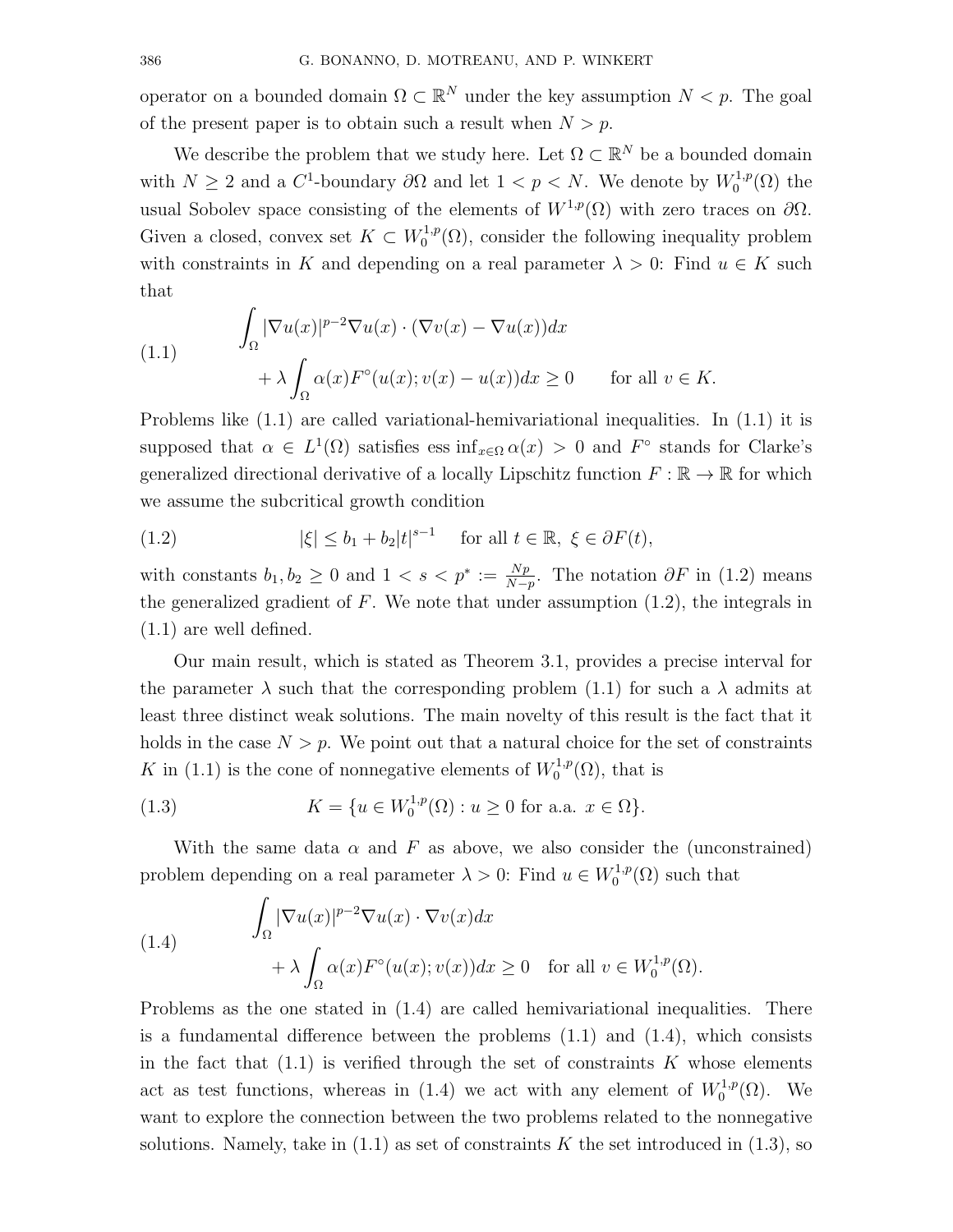a solution of (1.1) is a nonnegative function. The question that we address is under what conditions this nonnegative function is also a (nonnegative) solution of (1.4). The converse assertion is clearly true, but generally not the raised one because the test functions in (1.4) are in the whole space  $W_0^{1,p}$  $_{0}^{\text{1,p}}(\Omega)$ . Our results on this topic are given in Theorems 4.1 and 4.2, where we show that, under a verifiable condition on the generalized gradient  $\partial F$ , the question above has a positive answer meaning that the nonnegative solutions of  $(1.1)$  (with K in  $(1.3)$ ) become solutions of  $(1.4)$ .

The rest of the paper is organized as follows. Section 2 introduces the necessary mathematical background to be used later in the paper. Section 3 presents our main result on the multiple solutions of problem (1.1). Section 4 examines the connection between the nonnegative solutions of problems (1.1) and (1.4).

## 2. PRELIMINARIES

Let us start by recalling some basic notions in non-smooth analysis that are required in the sequel. For a real Banach space  $(X, \|\cdot\|)$ , we denote by  $X^*$  its dual space and by  $\langle \cdot, \cdot \rangle$  the duality pairing between X and  $X^*$ . A function  $f : X \to \mathbb{R}$  is said to be locally Lipschitz if for every  $x \in X$  there exist a neighborhood  $U_x$  of x and a constant  $L_x \geq 0$  such that

$$
|f(y) - f(z)| \le L_x \|y - z\| \quad \text{for all } y, z \in U_x.
$$

For a locally Lipschitz function  $f: X \to \mathbb{R}$  on a Banach space X, the generalized directional derivative of f at the point  $x \in X$  along the direction  $y \in X$  is defined by

$$
f^{\circ}(x; y) := \limsup_{z \to x, t \to 0^{+}} \frac{f(z + ty) - f(z)}{t}
$$

(see [6, Chapter 2]). If  $f_1, f_2 : X \to \mathbb{R}$  are locally Lipschitz functions, then we have

(2.1) 
$$
(f_1 + f_2)^{\circ}(x, y) \le f_1^{\circ}(x, y) + f_2^{\circ}(x, y) \text{ for all } x, y \in X.
$$

The generalized gradient of a locally Lipschitz function  $f: X \to \mathbb{R}$  at  $x \in X$  is the set

$$
\partial f(x) := \{ x^* \in X^* : \langle x^*, y \rangle \le f^\circ(x; y) \text{ for all } y \in X \}.
$$

An element  $x \in X$  is said to be a critical point of a locally Lipschitz function f:  $X \to \mathbb{R}$  if there holds

$$
f^{\circ}(x; y) \ge 0 \quad \text{ for all } y \in X
$$

or, equivalently,  $0 \in \partial f(x)$  (see [5]). More generally, for a function  $I : X \to ]-\infty, +\infty]$ expressed as  $I = f + j$  with  $f : X \to \mathbb{R}$  locally Lipschitz and  $j : X \to ]-\infty, +\infty]$ convex, lower semicontinuous function,  $\not\equiv +\infty$ , an element  $u \in X$  is called a critical point of  $I$  if

$$
f^{\circ}(u; v - u) + j(v) - j(u) \ge 0 \quad \text{for all } v \in X
$$

is satisfied (see [12, Chapter 3] and [13]).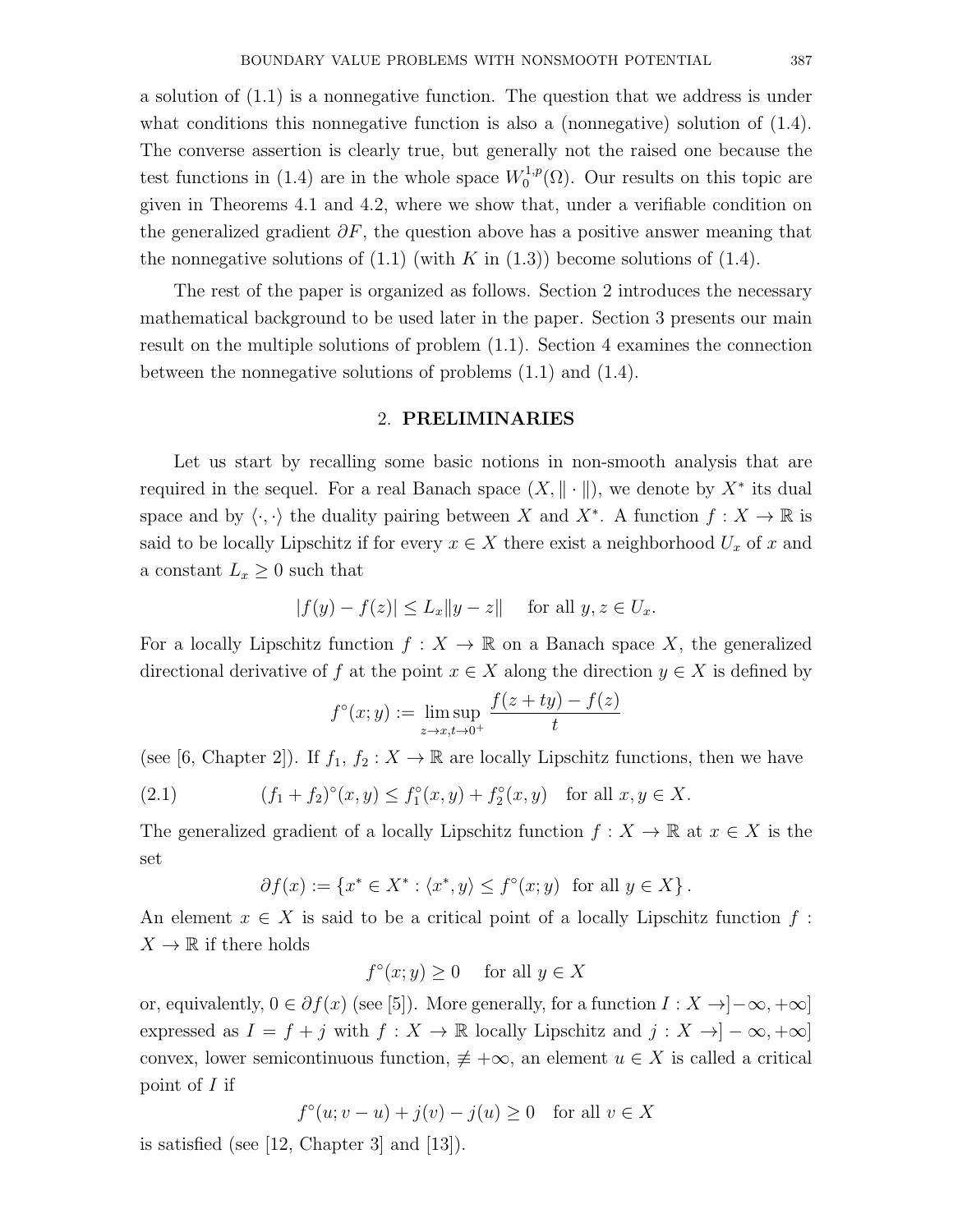Our approach in studying problem (1.1) relies on an abstract three critical points theorem that we now describe. On a reflexive Banach space  $X$ , there are given a sequentially weakly lower semicontinuous and coercive function  $\Phi: X \to \mathbb{R}$ , a sequentially weakly upper semicontinuous function  $\Upsilon : X \to \mathbb{R}$  and a convex, lower semicontinuous function  $j: X \to ]-\infty, +\infty]$  whose effective domain  $D(j) = \{x \in$  $X : j(x) < +\infty$  fulfills

$$
D(j) \cap \Phi^{-1}(]-\infty, r[) \neq \emptyset \quad \text{for all } r > \inf_{X} \Phi.
$$

Set

 $\Psi := \Upsilon - i$ 

and, for a real parameter  $\lambda > 0$ ,

$$
J_{\lambda} := \Phi - \lambda \Psi = (\Phi - \lambda \Upsilon) + \lambda j,
$$
  

$$
\varphi_1(r) = \inf_{y \in \Phi^{-1}(]-\infty, r[)} \frac{(\sup_{x \in \Phi^{-1}(]-\infty, r[)} \Psi(x)) - \Psi(y)}{r - \Phi(y)} \quad \text{for all } r > \inf_{X} \Phi,
$$
  

$$
\varphi_2(r) = \sup_{y \in \Phi^{-1}(]-r, +\infty[)} \frac{\Psi(y) - (\sup_{x \in \Phi^{-1}(]-\infty, r[)} \Psi(x))}{\Phi(y) - r} \quad \text{for all } r < \sup_{X} \Phi.
$$

The following result was recently proved in [3, Theorem 2.1].

**Theorem 2.1.** Assume that there is  $r \in ]\inf_X \Phi$ ,  $\sup_X \Phi[$  such that  $\varphi_1(r) < \varphi_2(r)$ and the functional  $J_{\lambda}$  is bounded from below and satisfies the (PS)-condition for each  $\lambda \in \Lambda := \frac{1}{\log 4}$  $\frac{1}{\varphi_2(r)}, \frac{1}{\varphi_1(r)}$  $\varphi_1(r)$ [. Then, for each  $\lambda \in \Lambda$ ,  $J_{\lambda}$  has at least three distinct critical points.

Such results originate in Ricceri's work (see [15] and the references therein). Nonsmooth versions can be found in [1] and [11].

#### 3. MAIN RESULT

The Sobolev embedding theorem ensures the existence of a constant  $c_{p^*} > 0$  such that

(3.1) 
$$
||u||_{L^{p^*}(\Omega)} \leq c_{p^*}||u||_{W_0^{1,p}(\Omega)} \text{ for all } u \in W_0^{1,p}(\Omega).
$$

The expression of the best such constant is known

$$
c_{p^*} = \frac{1}{\sqrt{\pi}} \frac{1}{N^{\frac{1}{p}}} \left(\frac{p-1}{N-p}\right)^{1-\frac{1}{p}} \left(\frac{\Gamma\left(1+\frac{N}{2}\right)\Gamma(N)}{\Gamma\left(\frac{N}{p}\right)\Gamma\left(1+N-\frac{N}{p}\right)}\right)^{\frac{1}{N}}
$$

(see Talenti [16]). As  $s < p^*$  in (1.2), we have that

(3.2) 
$$
||u||_{L^{s}(\Omega)} \leq c_s ||u||_{W_0^{1,p}(\Omega)} \text{ for all } u \in W_0^{1,p}(\Omega),
$$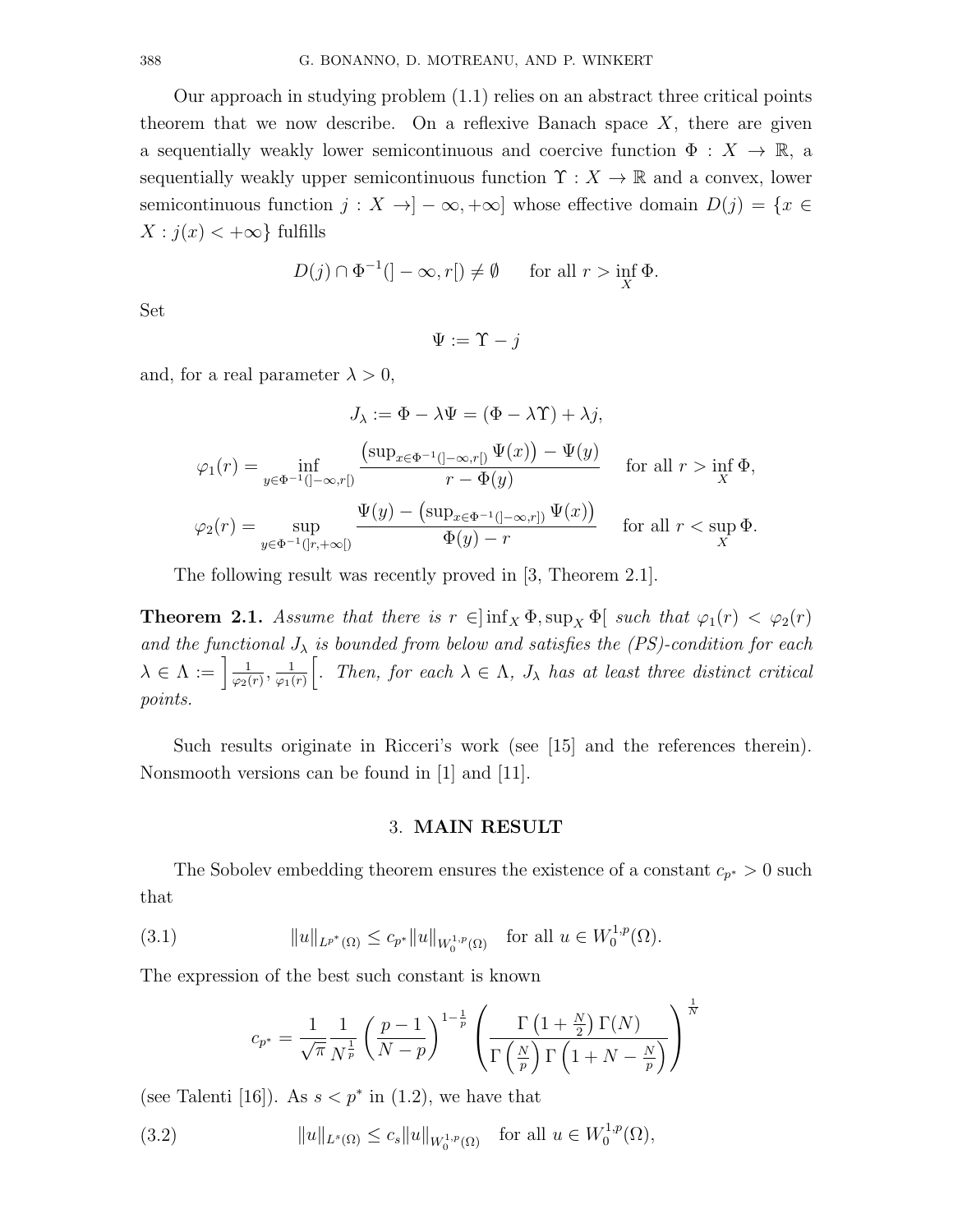with a positive constant  $c_s$  which can be evaluated through Hölder's inequality and (3.1) as follows

$$
c_s \leq |\Omega|^{\frac{p^*-s}{p^*s}} \frac{1}{\sqrt{\pi}} \frac{1}{N^{\frac{1}{p}}} \left(\frac{p-1}{N-p}\right)^{1-\frac{1}{p}} \left(\frac{\Gamma\left(1+\frac{N}{2}\right)\Gamma(N)}{\Gamma\left(\frac{N}{p}\right)\Gamma\left(1+N-\frac{N}{p}\right)}\right)^{\frac{1}{N}}.
$$

Denote

(3.3) 
$$
D := \sup_{x \in \Omega} \text{dist}(x, \partial \Omega),
$$

so it is clear that there is  $x_0 \in \Omega$  such that the open ball  $B(x_0, D)$  is contained in  $\Omega$ . Using the positive constants  $b_1, b_2$  in (1.2),  $c_1, c_s$  in (3.2) and D in (3.3), we set

(3.4)  

$$
K_1 := \frac{\|\alpha\|_{L^{\infty}(\Omega)} b_1 c_1 p^{\frac{1}{p}} p^{p-1} (p^N - (p-1)^N)}{(p-1)^N D^p},
$$

$$
K_2 := \frac{\|\alpha\|_{L^{\infty}(\Omega)} b_2 c_s^s p^{\frac{s}{p}} p^{p-1} (p^N - (p-1)^N)}{s(p-1)^N D^p},
$$

(3.5) 
$$
\kappa := \frac{Dp^{\frac{1}{p}}}{p\pi^{\frac{N}{2p}}} \left( \frac{\Gamma\left(1 + \frac{N}{2}\right)}{D^N - \left(\frac{(p-1)D}{p}\right)^N} \right)^{\frac{1}{p}}.
$$

In view of the above remarks, the numbers  $K_1, K_2, \kappa$  in (3.4), (3.5) can be effectively estimated.

Now we state our main result.

**Theorem 3.1.** Assume that  $\alpha \in L^{\infty}(\Omega)$  fulfills ess  $\inf_{x \in \Omega} \alpha(x) > 0$ ,  $F : \mathbb{R} \to \mathbb{R}$  is a locally Lipschitz function, with  $F(0) = 0$ , satisfying the subcritical growth condition  $(1.2)$  and K is a nonempty, closed, convex subset of  $W_0^{1,p}$  $\mathcal{O}_0^{1,p}(\Omega)$ . In addition, we suppose:

(H1) 
$$
K_1 \frac{1}{a_1^{p-1}} + K_2 a_1^{s-p} < \operatorname{ess\ inf}_{x \in \Omega} \alpha(x) \frac{[-F(a_2)]}{a_2^p}
$$
 for positive constants  $a_1, a_2$  with  $a_2 > \kappa a_1$  (see (3.5)), and  $K_i, i = 1, 2$ , given in (3.4);  
\n(H2)  $\limsup_{|\xi| \to +\infty} \frac{-F(\xi)}{|\xi|^p} \leq 0$ ;  
\n(H3)  $-F(t) \geq 0$  for all  $t \in [0, a_2]$ ;  
\n(H4)  $u_{a_2} \in K$ , where  
\n $\begin{cases}\n0 & \text{if } x \in \Omega \setminus B(x_0, D),\n\end{cases}$ 

$$
u_{a_2}(x) = \begin{cases} 0 & \text{if } x \in \Omega \setminus B(x_0, D), \\ \frac{pa_2}{D}(D - |x - x_0|) & \text{if } x \in B(x_0, D) \setminus B\left(x_0, \frac{(p-1)D}{p}\right), \\ a_2 & \text{if } x \in B\left(x_0, \frac{(p-1)D}{p}\right) \end{cases}
$$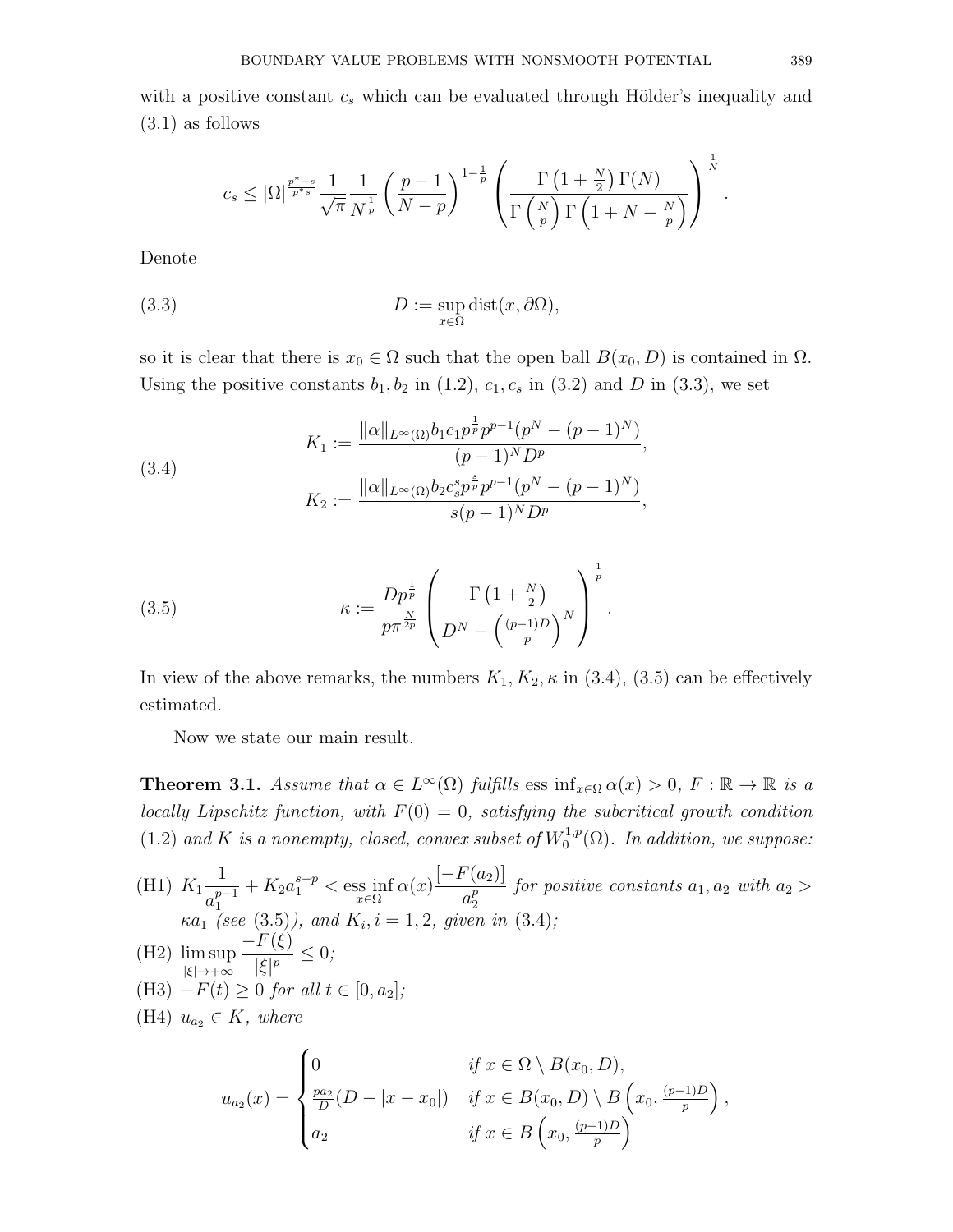for all  $x \in \Omega$ . Then, for every  $\lambda \in \Lambda$  with

(3.6)  

$$
\Lambda := \left[ \frac{p^{p-1}(p^N - (p-1)^N)}{(p-1)^N D^p} \frac{1}{\text{ess inf}_{x \in \Omega} \alpha(x)} \frac{a_2^p}{[-F(a_2)]}, \frac{a_2^p}{(p-1)^N D^p} \frac{1}{K_1 \frac{1}{a_1^{p-1}} + K_2 a_1^{s-p}} \right],
$$

problem (1.1) possesses at least three distinct weak solutions.

*Proof.* Fix  $\lambda \in \Lambda$ . We are going to apply Theorem 2.1 on the space  $X = W_0^{1,p}$  $\mathcal{L}_0^{1,p}(\Omega)$ . To this end, for any  $u \in W_0^{1,p}$  $C^{1,p}_0(\Omega)$  we define

$$
\Phi(u) := \frac{1}{p} ||u||_{W_0^{1,p}(\Omega)}^p, \qquad j(u) = \begin{cases} 0, & \text{if } u \in K, \\ +\infty, & \text{otherwise,} \end{cases}
$$
  

$$
\Upsilon(u) = \int_{\Omega} \alpha(x) [-F(u(x))] dx.
$$

As in Section 1 we set

$$
\Psi(u) = \Upsilon(u) - j(u), \qquad J_{\lambda}(u) = \Phi(u) - \lambda \Psi(u),
$$

which results in

$$
J_{\lambda}(u) = \frac{1}{p} ||u||_{W_0^{1,p}(\Omega)}^p - \lambda \int_{\Omega} \alpha(x) [-F(u(x))] dx.
$$

Recall the function  $\varphi_1$  in Section 2. Since  $F(0) = 0$ , it follows that

(3.7) 
$$
\varphi_1(r) \le \frac{\sup_{\Phi(u) < r} \Upsilon(u)}{r} \text{ for all } r > 0.
$$

From  $(1.2)$ ,  $(3.2)$  and  $(3.4)$ , we derive the estimate

$$
\begin{split}\n\Upsilon(u) &\leq \|\alpha\|_{L^{\infty}(\Omega)} b_1 \|u\|_{L^1(\Omega)} + \|\alpha\|_{L^{\infty}(\Omega)} \frac{b_2}{s} \|u\|_{L^s(\Omega)}^s \\
&\leq \|\alpha\|_{L^{\infty}(\Omega)} b_1 c_1 \|u\|_{W_0^{1,p}(\Omega)} + \|\alpha\|_{L^{\infty}(\Omega)} \frac{b_2}{s} c_s^s \|u\|_{W_0^{1,p}(\Omega)}^s \\
&= \frac{(p-1)^N D^p K_1}{p^{\frac{1}{p}} p^{p-1} (p^N - (p-1)^N)} \|u\|_{W_0^{1,p}(\Omega)} \\
&+ \frac{(p-1)^N D^p K_2}{p^{\frac{s}{p}} p^{p-1} (p^N - (p-1)^N)} \|u\|_{W_0^{1,p}(\Omega)}^s \quad \text{for all } u \in W_0^{1,p}(\Omega).\n\end{split}
$$

Then  $(3.7)$  and  $(3.8)$  yield

(3.9) 
$$
\varphi_1(a_1^p) \leq \frac{(p-1)^N D^p}{p^{p-1}(p^N - (p-1)^N)} \left( K_1 \frac{1}{a_1^{p-1}} + K_2 a_1^{s-p} \right).
$$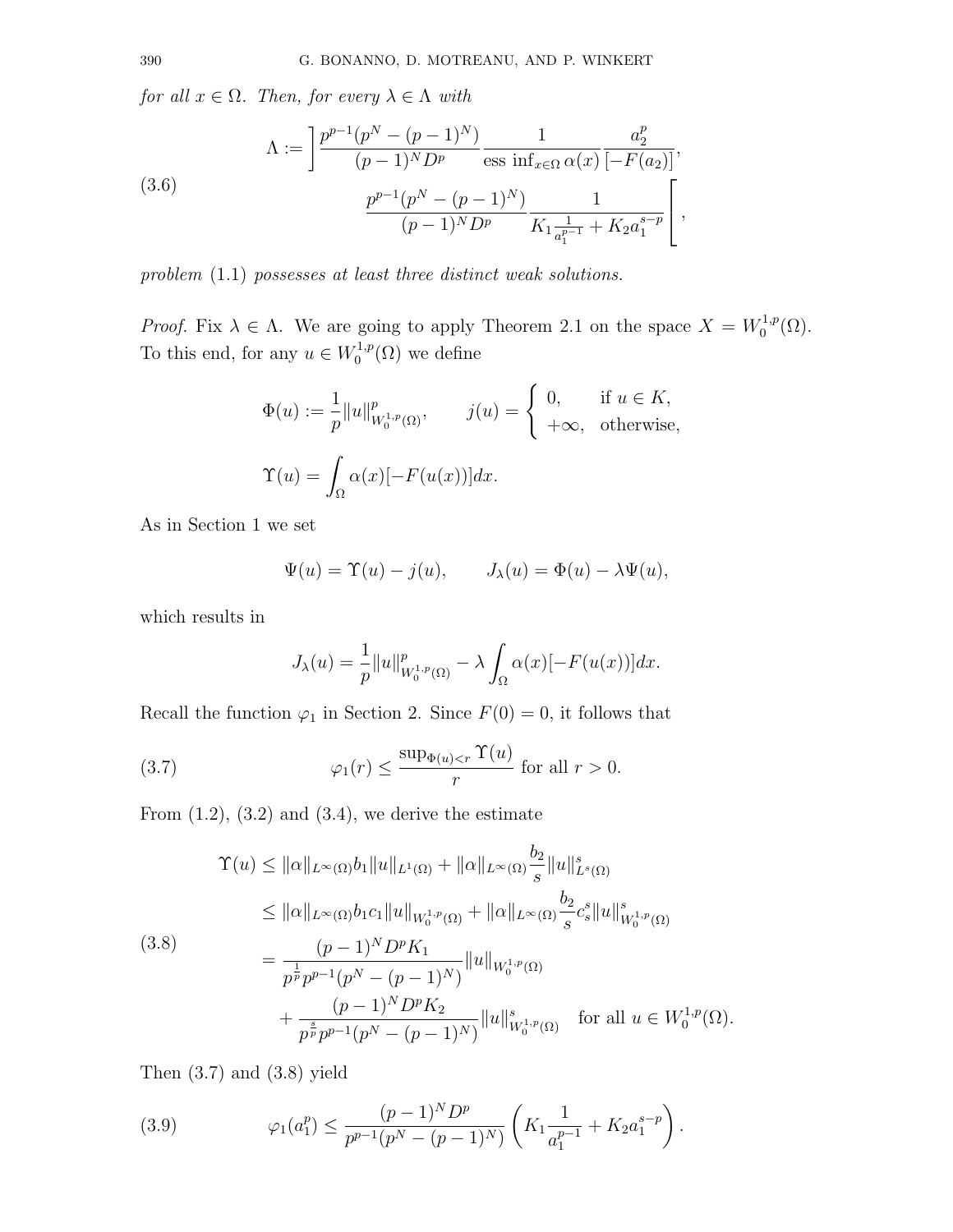By the definition of the function  $u_{a_2}$  we obtain

(3.10)  

$$
\Phi(u_{a_2}) = \frac{1}{p} \int_{B(x_0, D) \backslash B(x_0, \frac{(p-1)D}{p})} \frac{(pa_2)^p}{D^p} dx
$$

$$
= \frac{1}{p} \frac{(pa_2)^p}{D^p} \frac{\pi^{\frac{N}{2}}}{\Gamma(1 + \frac{N}{2}))} \left( D^N - \left( \frac{(p-1)D}{p} \right)^N \right).
$$

From hypothesis (H1) we know that  $a_2 > \kappa a_1$ , so (3.5) implies

(3.11) 
$$
\Phi(u_{a_2}) > a_1^p.
$$

On the other hand, thanks to (H3) and (H4) we may write

(3.12) 
$$
\Psi(u_{a_2}) \geq -F(a_2) \underset{x \in \Omega}{\mathrm{ess}} \inf \alpha(x) \frac{\pi^{\frac{N}{2}}}{\Gamma(\frac{1+\frac{N}{2})}{p}} \frac{(p-1)^N D^N}{p^N}.
$$

Combining (3.10) and (3.12) leads to

(3.13) 
$$
\frac{\Psi(u_{a_2})}{\Phi(u_{a_2})} \ge \frac{D^p}{p^{p-1}} \frac{(p-1)^N}{p^N - (p-1)^N} \operatorname{ess\,inf}_{x \in \Omega} \alpha(x) \frac{[-F(a_2)]}{a_2^p}.
$$

Now, on the basis of (H1), we obtain from (3.9) and (3.13) that

(3.14) 
$$
\varphi_1(a_1^p) < \frac{(p-1)^N D^p}{p^{p-1}(p^N - (p-1)^N)} \operatorname{ess\,inf}_{x \in \Omega} \alpha(x) \frac{[-F(a_2)]}{a_2^p} \le \frac{\Psi(u_{a_2})}{\Phi(u_{a_2})}.
$$

Using  $(3.8)$ , hypothesis  $(H1)$  and  $(3.13)$  ensures that

(3.15) 
$$
\frac{\sup_{\Phi(u) \le a_1^p} \Psi(u)}{a_1^p} \le \frac{(p-1)^N D^p}{p^{p-1}(p^N - (p-1)^N)} \left(K_1 \frac{1}{a_1^{p-1}} + K_2 a_1^{s-p}\right) < \frac{(p-1)^N D^p}{p^{p-1}(p^N - (p-1)^N)} \operatorname{ess\ inf}_{x \in \Omega} \alpha(x) \frac{[-F(a_2)]}{a_2^p} < \frac{\Psi(u_{a_2})}{\Phi(u_{a_2})}.
$$

Let us recall the function  $\varphi_2$  introduced in Section 2. Then (3.11) and (3.15) enable us to get

$$
(3.16) \qquad \varphi_2(a_1^p) \ge \frac{\Psi(u_{a_2}) - \sup_{\Phi(u) \le a_1^p} \Psi(u)}{\Phi(u_{a_2}) - a_1^p} > \frac{\Psi(u_{a_2}) - a_1^p \frac{\Psi(u_{a_2})}{\Phi(u_{a_2})}}{\Phi(u_{a_2}) - a_1^p} = \frac{\Psi(u_{a_2})}{\Phi(u_{a_2})}.
$$

It turns out from  $(3.14)$ ,  $(3.16)$  and  $(3.11)$  that

$$
\varphi_1(a_1^p) < \varphi_2(a_1^p)
$$
 and  $a_1^p \in ]0, \Phi(u_{a_2})[$ .

Hence the assumption of Theorem 2.1 holds true for  $r = a_1^p$  $\frac{p}{1}$ .

Let us prove the coercivity of  $J_\lambda$  for every  $\lambda \in \Lambda$  with  $\Lambda$  given in (3.6). Fix  $\lambda \in \Lambda$ and a constant  $\tau > 0$  satisfying

$$
\tau < \frac{1}{\lambda p c_p^p \|\alpha\|_{L^\infty(\Omega)}}.
$$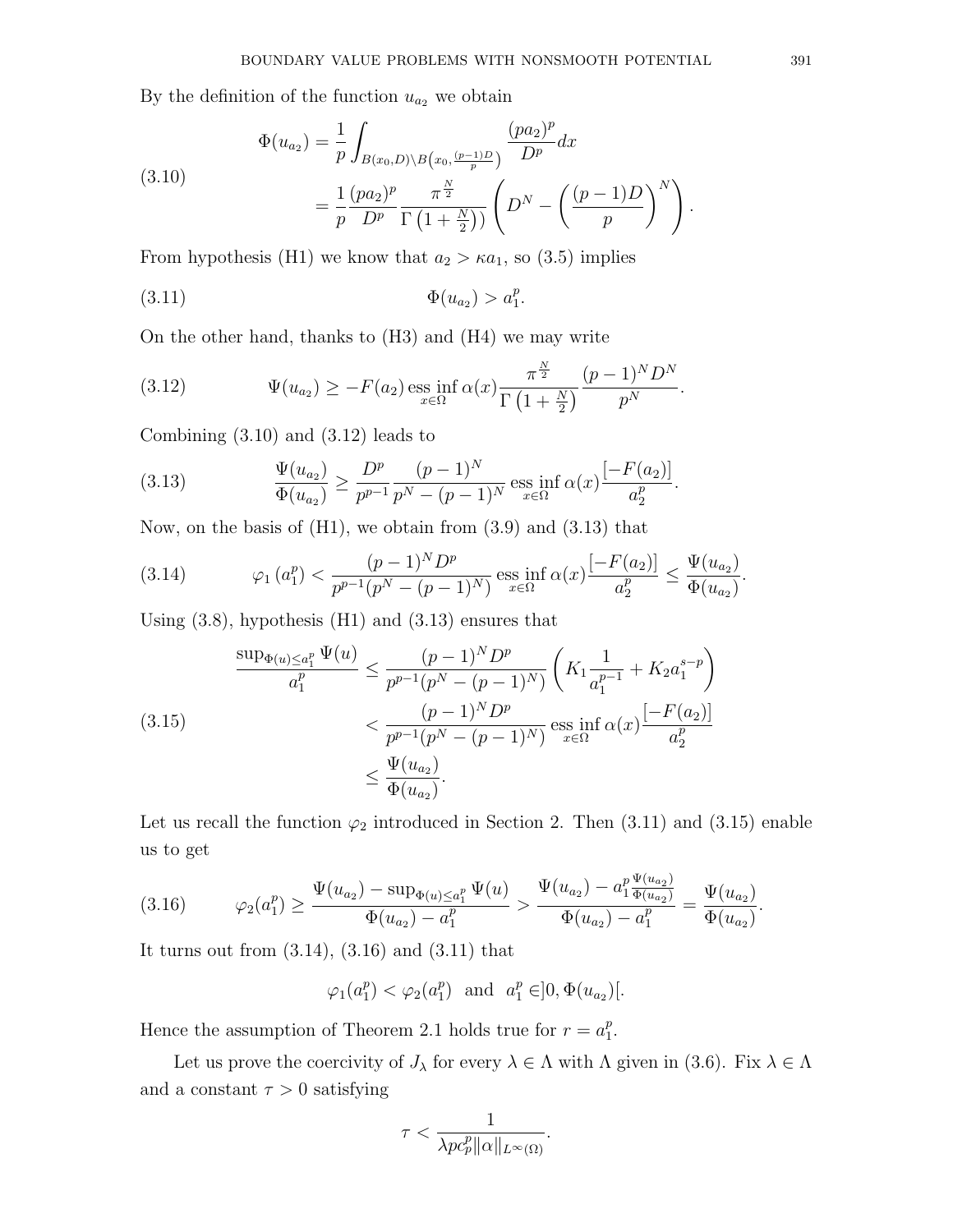By  $(1.2)$  and  $(H2)$ , we have the estimate

(3.17) 
$$
-F(t) \le \tau |t|^p + \tilde{c} \quad \text{for all } t \in \mathbb{R}
$$

with a constant  $\tilde{c} \geq 0$ . Then (3.17) and (3.2) with  $s = p$  imply

$$
J_{\lambda}(u) = \Phi(u) - \lambda \Psi(u) \ge \left[\frac{1}{p} - \lambda \tau c_p^p \|\alpha\|_{L^{\infty}(\Omega)}\right] \|u\|_{W^{1,p}(\Omega)}^p - \lambda \tilde{c}\|\alpha\|_{L^{\infty}(\Omega)},
$$

for all  $u \in W_0^{1,p}$  $U_0^{1,p}(\Omega)$ . This shows that  $J_{\lambda}$  is coercive, so the Palais-Smale condition for  $J_{\lambda}$  follows (see [11, Proposition 2.3]). Therefore all the assumptions of Theorem 2.1 are fulfilled, so Theorem 2.1 with  $r = a_1^p$  $_1^p$  applies.

Gathering some estimates obtained in (3.16), (3.15) and (3.9) we infer that

$$
\frac{1}{\varphi_2(a_1^p)} < \frac{\Phi(u_{a_2})}{\Psi(u_{a_2})} \le \frac{p^{p-1}(p^N - (p-1)^N)}{(p-1)^N D^p} \frac{a_2^p}{(\text{ess inf}_{x \in \Omega} \alpha(x))[-F(a_2)]}
$$
\n
$$
\frac{p^{p-1}(p^N - (p-1)^N)}{(p-1)^N D^p} \frac{1}{K_1 \frac{1}{a_1^{p-1}} + K_2 a_1^{s-p}} \le \frac{1}{\varphi_1(a_1^p)}.
$$

It follows that the interval  $\Lambda$  obtained in Theorem 2.1 with  $r = a_1^p$  $_1^p$  contains the interval  $\Lambda$  in (3.6). We have thus shown that for any  $\lambda$  belonging to the interval  $\Lambda$  in (3.6) there exist at least three distinct critical points of  $J_{\lambda}$ .

Let u be a critical point of  $J_{\lambda}$ , which reads as

$$
(\Phi - \lambda \Upsilon)^{\circ}(u; v - u) + \lambda j(v) - \lambda j(u) \ge 0 \quad \text{ for all } v \in W_0^{1,p}(\Omega).
$$

This amounts to saying that  $u \in K$  and

(3.18) 
$$
(\Phi - \lambda \Upsilon)^{\circ}(u; v - u) \ge 0 \quad \text{for all } v \in K.
$$

Thanks to  $(2.1)$ , it is seen from  $(3.18)$  that

$$
(3.19)
$$

$$
\int_{\Omega} |\nabla u(x)|^{p-2} \nabla u(x) \cdot (\nabla v(x) - \nabla u(x)) dx + \lambda (-\Upsilon)^{\circ} (u; v - u) \ge 0 \quad \text{for all } v \in K.
$$

We note that assumption  $(1.2)$  guarantees the applicability of formula  $(2)$  in [6, p. 77] to infer that

(3.20) 
$$
(-\Upsilon)^{\circ}(u;v-u) \leq \int_{\Omega} \alpha(x) F^{\circ}(u(x);v(x)-u(x)) dx.
$$

Then (3.19) and (3.20) lead to

$$
\int_{\Omega} |\nabla u(x)|^{p-2} \nabla u(x) \cdot (\nabla v(x) - \nabla u(x)) dx
$$
  
+  $\lambda \int_{\Omega} \alpha(x) F^{\circ}(u(x); v(x) - u(x)) dx \ge 0 \text{ for all } v \in K.$ 

This means exactly that  $u$  is a solution of problem  $(1.1)$ . The proof is thus complete.

 $\Box$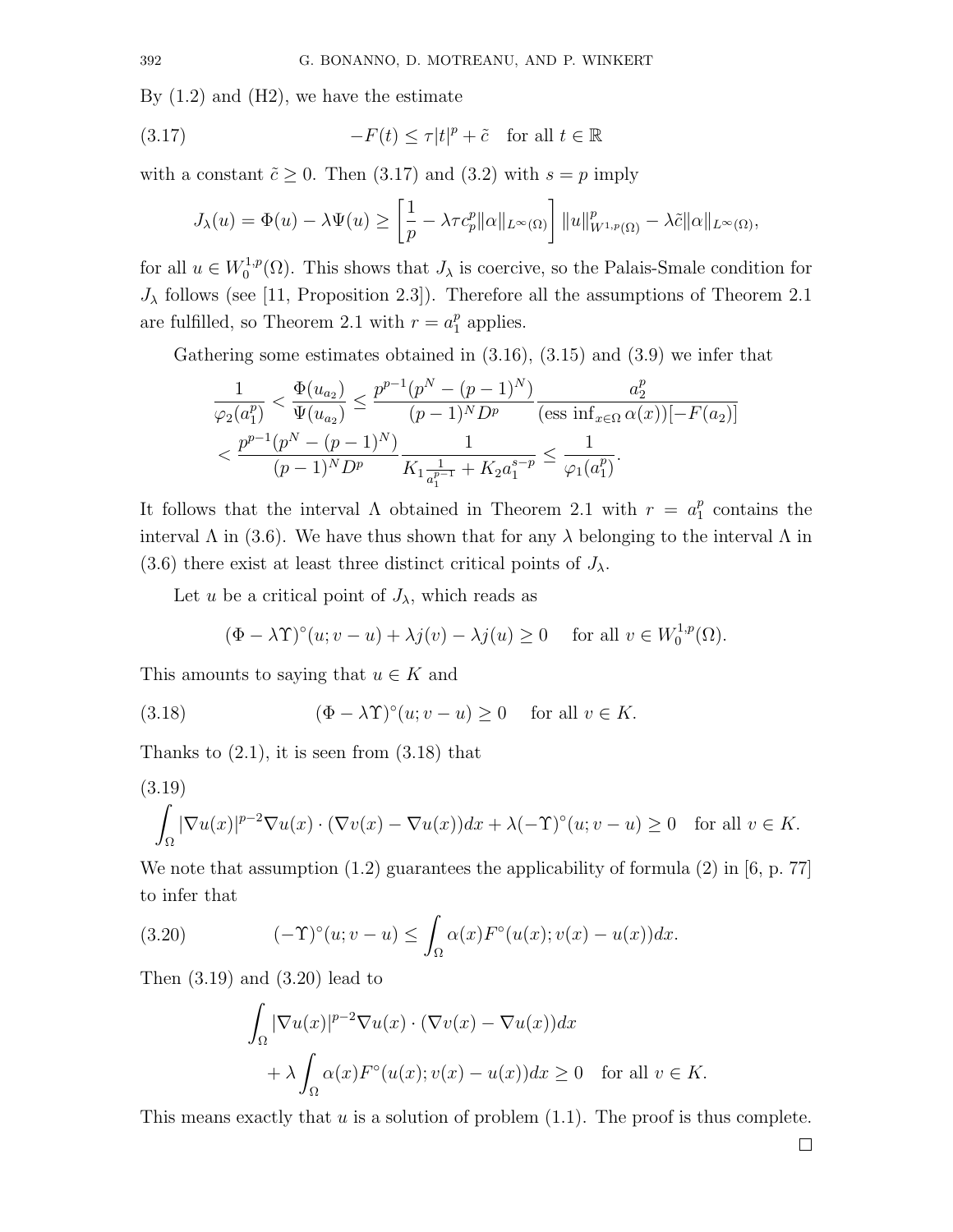It is interesting that the interval  $\Lambda$  determined in Theorem 3.1 does not depend on the set of constrains K provided assumptions  $(H1)-(H4)$  are fulfilled. A meaningful case of Theorem 3.1 is when the closed convex set K is the cone of nonnegative functions.

**Corollary 3.2.** Let the functions  $\alpha$  and F be as in Theorem 3.1 and satisfy hypotheses (H1)–(H3). If  $\lambda \in \Lambda$  for  $\Lambda$  in (3.6), then problem (1.1) with K in (1.3) possesses at least three distinct nonnegative weak solutions.

*Proof.* Note that condition (H4) holds true for the set K in  $(1.3)$ . Since the assumptions of Theorem 3.1 are satisfied, we may apply Theorem 3.1 which yields the stated result.  $\Box$ 

# 4. NONNEGATIVE SOLUTIONS

In the setting of Corollary 3.2 we can compare the obtained solutions with the nonnegative solutions of the hemivariational inequality (1.4). Obviously, every nonnegative solution of  $(1.4)$  is a solution of  $(1.1)$  with K in  $(1.3)$ . The next theorem addresses the converse assertion which occurs by strengthening hypothesis (H3).

**Theorem 4.1.** Assume that  $\alpha \in L^{\infty}(\Omega)$  satisfies ess  $\inf_{x \in \Omega} \alpha(x) > 0$  and  $F : \mathbb{R} \to$  $\mathbb R$  is a locally Lipschitz function, with  $F(0) = 0$ , for which the subcritical growth condition (1.2) holds true and in addition

(H3') there is a constant  $a_2 > 0$  such that

(4.1) 
$$
\xi \leq 0 \quad \text{for all } \xi \in \partial F(t) \text{ with } t \in [0, a_2].
$$

Then every solution  $u > 0$  of problem (1.1), with K in (1.3) and any  $\lambda > 0$ , that is

(4.2)  

$$
\int_{\Omega} |\nabla u(x)|^{p-2} \nabla u(x) \cdot \nabla (v(x) - u(x)) dx
$$

$$
+ \lambda \int_{\Omega} \alpha(x) F^{\circ}(u(x); v(x) - u(x)) dx \ge 0
$$

for all  $v \in W_0^{1,p}$  $C_0^{1,p}(\Omega)$ ,  $v \geq 0$ , and which satisfies  $u(x) \in [0, a_2]$  for all  $x \in \Omega$ , is a (nonnegative) solution of problem (1.4).

*Proof.* Let u be a solution of problem (1.1) with K in (1.3) satisfying  $u(x) \in [0, a_2]$  for all  $x \in \Omega$ . We have to show that u is a solution of (1.4) if assumption (H3') is satisfied. To this end we follow an idea in the proof of Ma [10, Theorem 1.7]. Let  $\varepsilon > 0$  and  $w \in W_0^{1,p}$ <sup>1,p</sup>( $\Omega$ ). Setting  $w_{\varepsilon} = -\min\{0, u + \varepsilon w\}$ , we have that  $v = u + \varepsilon w + w_{\varepsilon} \in K$  (see (1.3)). Then (4.2) and (4.1), in conjunction with the subadditivity of  $F^0(u; \cdot)$  and a basic property of the generalized gradient  $\partial F$  (see [6, p. 10]), yield

$$
\int_{\Omega} |\nabla u(x)|^{p-2} \nabla u(x) \cdot \nabla w(x) dx + \lambda \int_{\Omega} \alpha(x) F^{\circ}(u(x); w(x)) dx
$$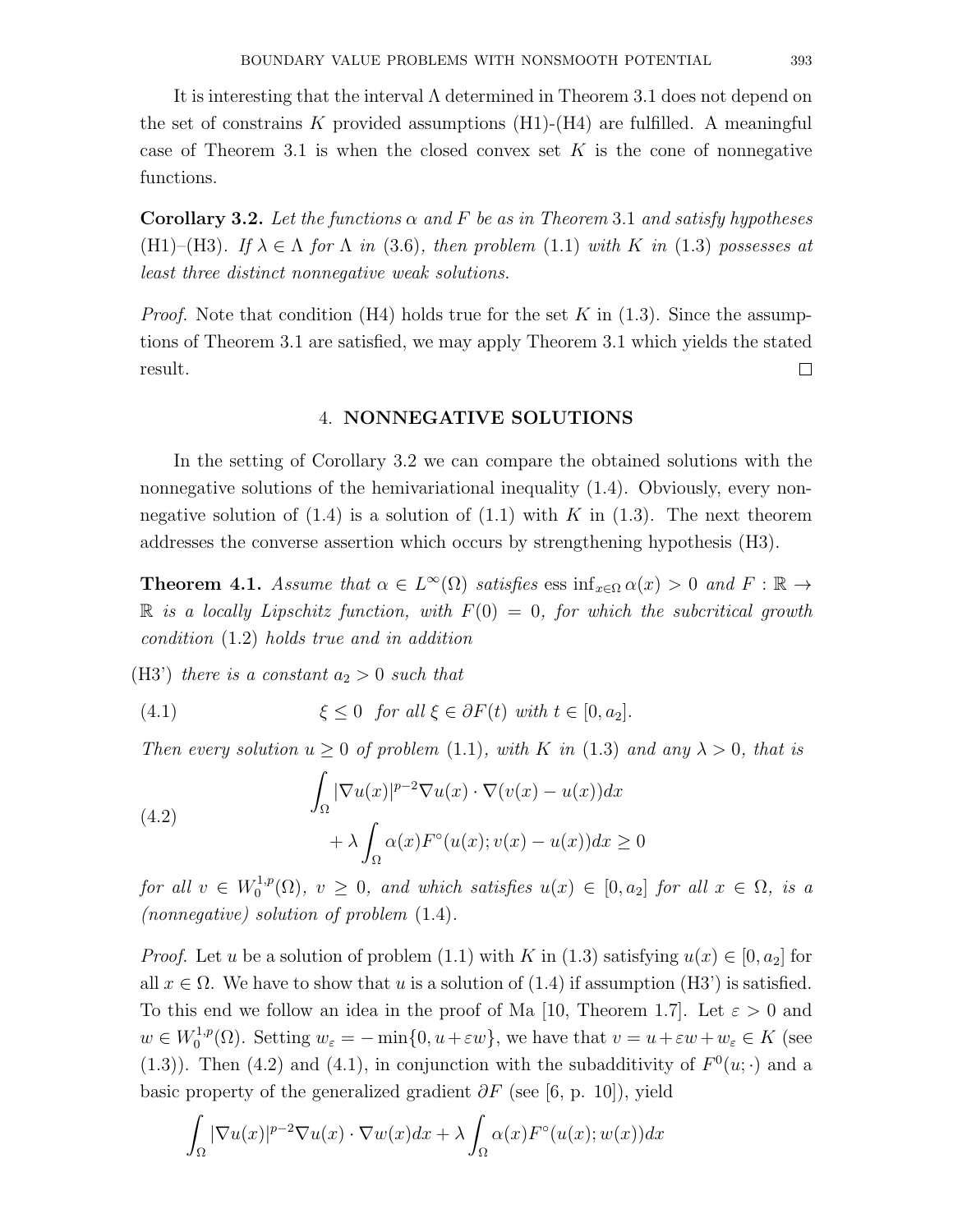$$
\geq -\varepsilon^{-1} \int_{\Omega} |\nabla u(x)|^{p-2} \nabla u(x) \cdot \nabla w_{\varepsilon}(x) dx - \varepsilon^{-1} \lambda \int_{\Omega} \alpha(x) F^{\circ}(u(x); w_{\varepsilon}(x)) dx
$$
  
\n
$$
\geq \int_{\{u + \varepsilon w < 0\}} |\nabla u(x)|^{p-2} \nabla u(x) \cdot \nabla w(x) dx
$$
  
\n
$$
- \varepsilon^{-1} \lambda \int_{\{u + \varepsilon w < 0\}} \alpha(x) \max_{\xi \in \partial F(u(x))} [\xi(-u(x) - \varepsilon w(x))] dx
$$
  
\n
$$
= \int_{\{u + \varepsilon w < 0\}} |\nabla u(x)|^{p-2} \nabla u(x) \cdot \nabla w(x) dx
$$
  
\n
$$
+ \varepsilon^{-1} \lambda \int_{\{u + \varepsilon w < 0\}} \alpha(x) (\max \partial F(u(x)) (u(x) + \varepsilon w(x)) dx
$$
  
\n
$$
\geq \int_{\{u + \varepsilon w < 0\}} |\nabla u(x)|^{p-2} \nabla u(x) \cdot \nabla w(x) dx.
$$

Since  $\nabla u = 0$  on  $\{u = 0\}$  (see, e.g., [9, Lemma 7.7]), letting  $\varepsilon \to 0$  in the inequality above leads to the conclusion that  $u$  solves problem  $(1.4)$ .  $\Box$ 

Next we set forth a further connection between the problems  $(1.1)$  and  $(4.2)$  which is related to a priori estimates of the solutions.

**Theorem 4.2.** Assume that  $\alpha \in L^{\infty}(\Omega)$  satisfies ess  $\inf_{x \in \Omega} \alpha(x) > 0$ ,  $F : \mathbb{R} \to \mathbb{R}$  is a locally Lipschitz function, with  $F(0) = 0$ , for which the subcritical growth condition (1.2) holds true, and in addition

(H5) there is a constant  $a_3 > 0$  such that

$$
\max \partial F(t) \ge 0 \quad \text{for all } t \ge a_3.
$$

Then for every solution  $u \geq 0$  of problem (1.1) with K in (1.3), the following alternative hold: either inf  $u < a_3$  or u solves problem (1.4).

*Proof.* Let u be a solution of problem (1.1) with K in (1.3) and some  $\lambda > 0$  (equivalently, u solves problem (4.2)) such that  $u \ge a_3$ . For any  $\varepsilon > 0$  and  $w \in W_0^{1,p}$  $\mathfrak{a}^{1,p}_0(\Omega),$ taking the same test function  $v = u + \varepsilon w + w_{\varepsilon}$  as in the proof of Theorem 4.2, the calculation therein gives

$$
\int_{\Omega} |\nabla u(x)|^{p-2} \nabla u(x) \cdot \nabla w(x) dx + \lambda \int_{\Omega} \alpha(x) F^{\circ}(u(x); w(x)) dx
$$
  
\n
$$
\geq \int_{\{u + \varepsilon w < 0\}} |\nabla u(x)|^{p-2} \nabla u(x) \cdot \nabla w(x) dx
$$
  
\n
$$
+ \varepsilon^{-1} \lambda \int_{\{u + \varepsilon w < 0\}} \alpha(x) (\max \partial F(u(x)) (u(x) + \varepsilon w(x)) dx
$$
  
\n
$$
\geq \int_{\{u + \varepsilon w < 0\}} |\nabla u(x)|^{p-2} \nabla u(x) \cdot \nabla w(x) dx
$$
  
\n
$$
+ \lambda \int_{\{u + \varepsilon w < 0\}} \alpha(x) (\max \partial F(u(x))) w(x) dx.
$$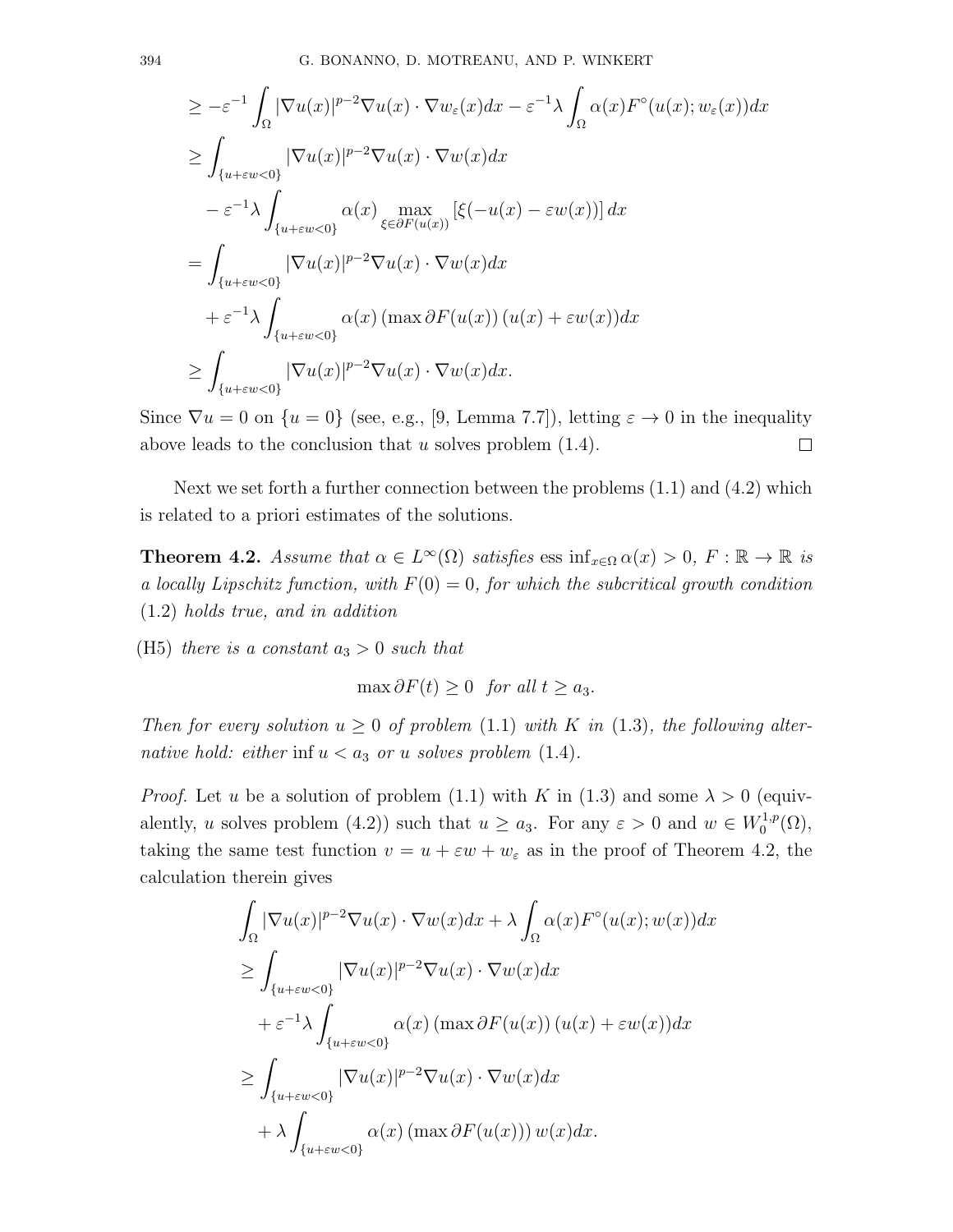The last inequality is valid due to hypothesis (H5) because  $u \ge a_3 > 0$ . Letting  $\varepsilon \to 0$  in the inequalities above we derive that u is a solution of problem (1.4), which  $\Box$ completes the proof.

**Remark 4.3.** It is shown in [4] that, if the growth condition (1.2) holds with  $s = p$ , then (1.4) is equivalent to a differential inclusion problem involving the generalized gradient  $\partial F$ .

**Remark 4.4.** Hypothesis (H3') is a condition stronger than (H3) provided  $F(0) \le 0$ . Indeed, by Lebourg's mean value theorem (see [6, Theorem 2.3.7]), for every  $t \in (0, a_2]$ there is  $\zeta \in (0, t)$  such that  $F(t) = F(0) + \zeta t \leq \zeta t$ . Thus (H3') implies (H3).

We provide an example for which all our hypotheses are satisfied, so all our results apply.

**Example 4.5.** Using the notation in Theorem 3.1 let us fix constants  $a_1 > 0$ ,  $a_2 >$  $\kappa a_1, 1 < r_1 < r_2 < p^*$  and

(4.3) 
$$
c > \max \left\{ a_2^{p-1} \left( \underset{x \in \Omega}{\text{ess inf }} \alpha(x) \right)^{-1} \left( K_1 \frac{1}{a_1^{p-1}} + K_2 a_1^{s-p} \right) + \max \{ a_2^{r_1-1}, a_2^{r_2-1} \}, \max \{ r_1 a_1^{r_1-1}, r_2 a_2^{r_2-1} \} \right\}.
$$

Define the function  $F : \mathbb{R} \to \mathbb{R}$  by

$$
F(\xi) = \begin{cases} 0 & \text{if } \xi \le 0\\ -c\xi + \max{\xi^{r_1}, \xi^{r_2}} & \text{if } \xi > 0. \end{cases}
$$

Then  $F$  is locally Lipschitz with the generalized gradient

$$
\partial F(\xi) = \begin{cases}\n0 & \text{if } \xi < 0 \\
[-c, 0] & \text{if } \xi = 0 \\
-c + r_1 \xi^{r_1 - 1} & \text{if } 0 < \xi < 1 \\
[-c + r_1, -c + r_2] & \text{if } \xi = 1 \\
-c + r_2 \xi^{r_2 - 1} & \text{if } \xi > 1.\n\end{cases}
$$

The fact that  $(H1)$  is satisfied follows directly from  $(4.3)$  and the expression of F. Furthermore, we derive that

$$
\limsup_{\xi \to +\infty} \frac{-F(\xi)}{\xi^p} = \limsup_{\xi \to +\infty} \left[ \frac{c}{\xi^{p-1}} - \max\{\xi^{r_1-p}, \xi^{r_2-p}\} \right] \le 0,
$$

so (H2) holds true. Hypothesis (H3') is a straightforward consequence of the expression of  $\partial F$  and (4.3). In view of Remark 4.4, we infer that (H3) is valid. We have